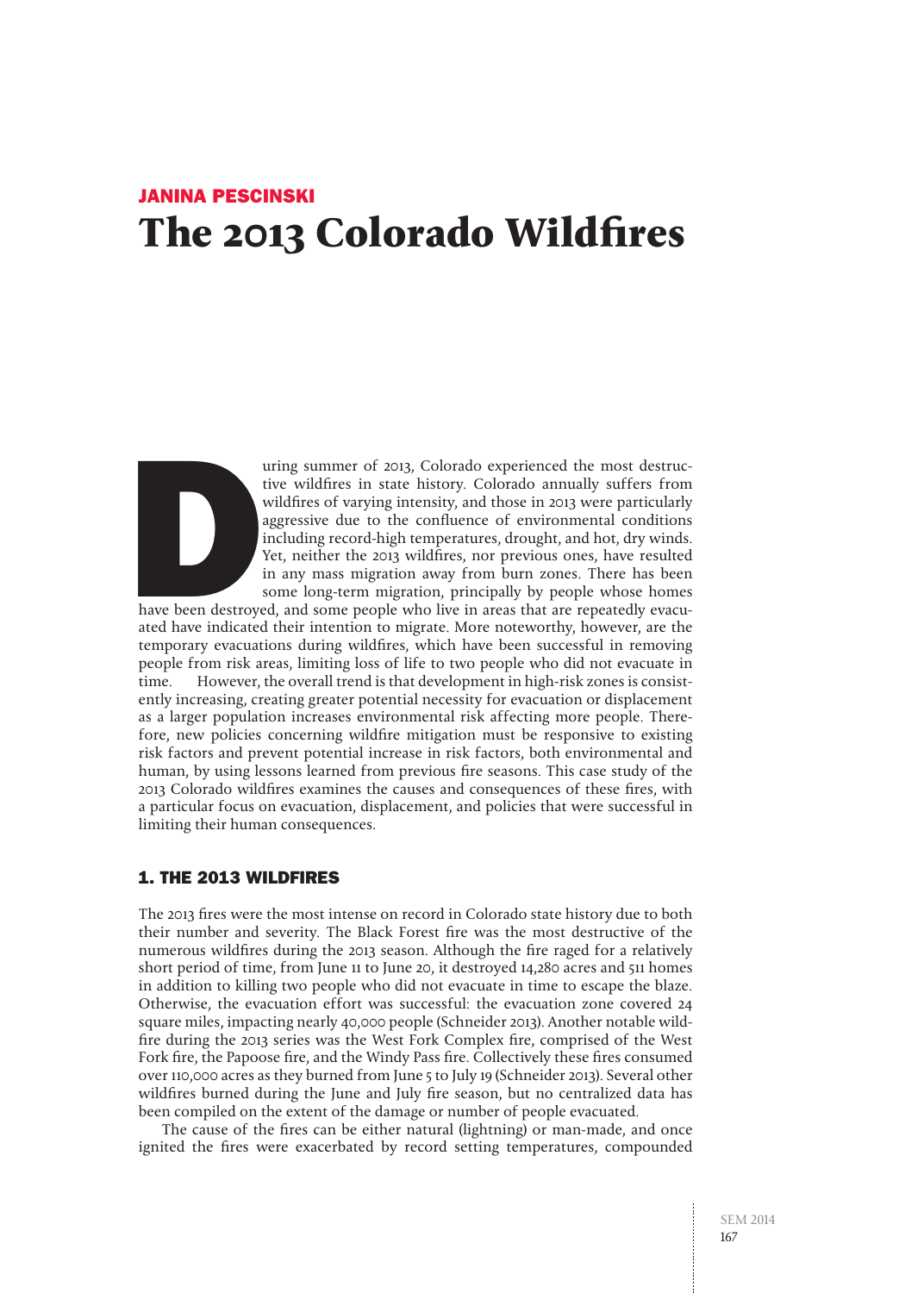#### Janina Pescinski The 2013 Colorado Wildfires

**THE** americas

> by hot, dry winds that accelerated the spread of the flames. The increasing human consequences of wildfires, including destruction of homes and evacuations, are directly correlated to the increased number of people living in the wildland-urban interface. The Colorado State Forest Service defines wildland-urban interface (WUI) as "any area where man-made improvements are built close to, or within, natural terrain and flammable vegetation, and where high potential for wildland fire exists" (Colorado State Forest Service). The following map of Colorado indicates the state's "red zones", areas of the WUI most at risk for fire:



Source: Colorado State Forest Service, 2004.

Wildfire suppression costs have skyrocketed due to the increased severity and frequency of fires, which can be attributed to four main causes: climate change, accumulation of flammable materials, ignition agents, and ongoing human development in fire prone areas (Flannigan 2005: 847). Previous policies of suppressing the fires, which initially decreased wildfire occurrence, have led to a buildup of fuel, which means that when fires do strike these areas their severity is exacerbated by an over-abundance of flammable material. Because wildfires are part of the natural cycle in wildland areas, it is primarily encroaching human development that puts people at risk, therefore necessitating policy measures that prioritize mitigation of damage in human-developed areas.

Permanent migration away from high-risk areas is a common response to natural disasters, including wildfire. In the first study of migration dynamics following a wildfire disaster, Nawrotzki et al focus on the 2010 Fourmile Canyon fire in Colorado, and their conclusions provide insight that may be applicable to other fire disasters in Colorado and beyond, such as the 2013 wildfires. Based on survey data, Nawrotzki et al identify several key factors influencing peoples' decision to migrate or not after a major wildfire. They assert that existing literature suggests "a clear direction for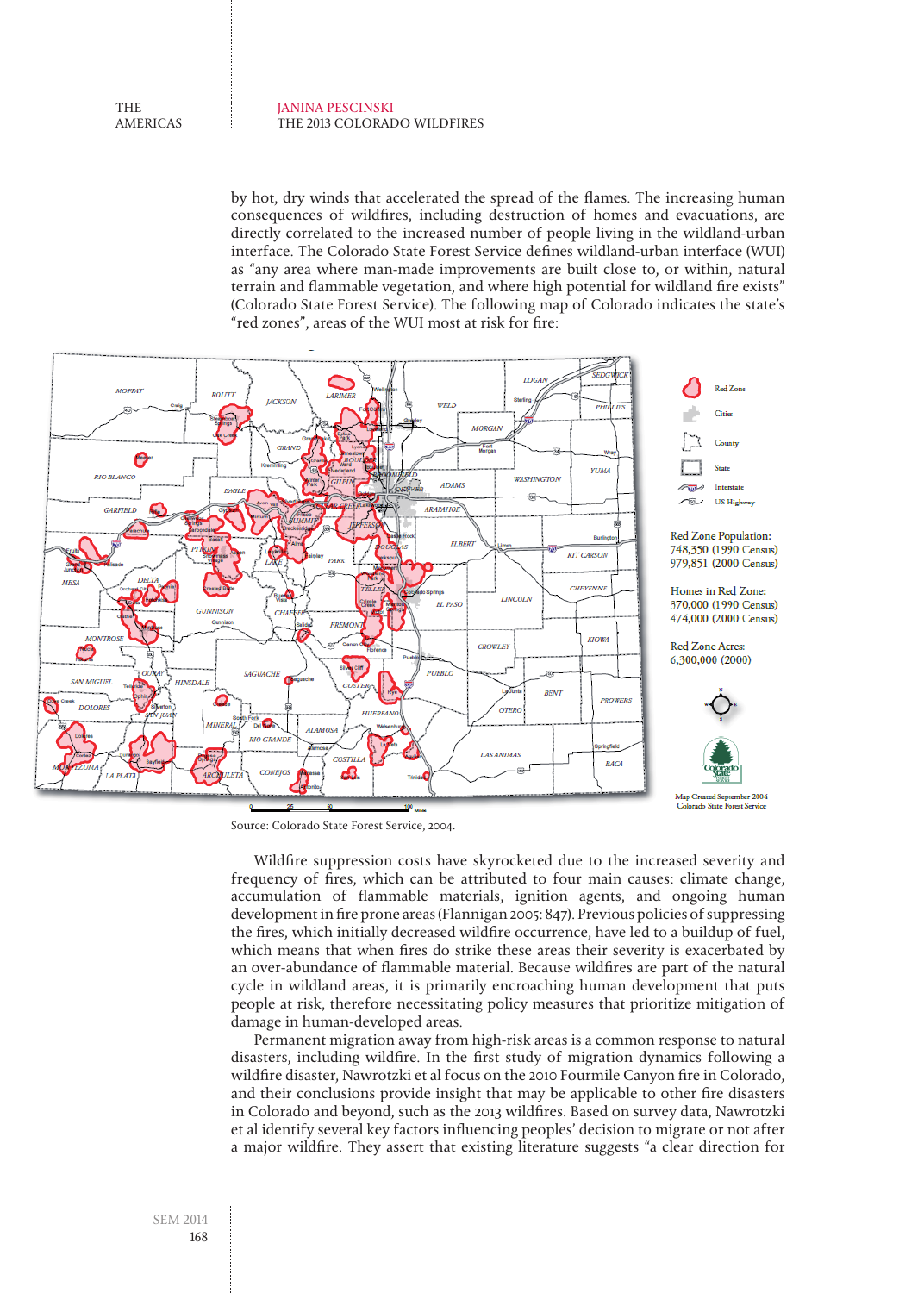the relationship between hazard migration and factors such as gender and place attachment but is ambiguous on the association with age, socioeconomic status, social networks, and risk perception" (Nawrotzki et al 2014: 217). However, their study reveals that risk perception was in fact a significant factor for those impacted by the Fourmile Canyon fire. "Individuals who evaluated their property as fire prone were almost 11 times more likely to intend leaving the WUI area compared to individuals who did not consider their property fire prone" (Nawrotzki et al 2014: 220). People who have already experienced evacuation are more likely to acknowledge their property as fire prone. Given that approximately 40,000 people were evacuated due to the Black Forest fire alone, in addition to those evacuated due to the other 2013 fires, perception of risk may greatly increase among affected populations, which may have an impact on future migration (Schneider 2013).

Although the study by Nawrozki et al only assesses the intention to migrate, and not actual migration patterns, there are potential negative consequences if those residents most aware of risk leave the WUI. Drawing on Dash and Goodwin (2007), the authors hypothesize that "if individuals with higher risk perceptions leave the foothill/ mountain area, a self-selection process may lead to a proportional increase of WUI residents with lower risk perceptions who may be more confident in their abilities to deal with forest fires, and perhaps demonstrate different mitigation and evacuation behaviors" (Nawrotzki et al 2014: 221). This highlights the importance of ensuring that all people who live in the WUI areas are knowledgeable about the actual risks to their property and what they can do to mitigate these risks so that they can make well informed decision about whether or not to migrate.

During the severe 2013 fires, there was extensive property damage but minimal loss of life, which speaks to the success of evacuation policies but the shortcomings of mitigation policies. These policies responses will be discussed in the next section, along with possible avenues for future policy developments.

# 2. Policy Responses

The extent of the consequences of these wildfires is largely dependent on policies made and implemented at the national, state, and local level in order to mitigate risk and react to the disaster. Policy responses addressing wildfires include those focused on the environment and those focused on people, as well as those intended to prevent or mitigate wildfires and those intended to respond to them. Ideally all these priorities should be complementary or even integrated.

Across the United States, there have be policy shifts regarding how best to address wildfires. From initial policies of fire suppression, current environmental policies have expanded to include controlled burns and clearing brush and dead vegetation in risk areas. For example, a 2013 Colorado law "Creating a Prescribed Burn Program under the Division of Fire Prevention and Control" implements a program of prescribed burns following minimum prescribed burning standards and to be supervised by a state certified prescribed burn manager.

One of the policy challenges in addressing wildfires is coordinating action at the national, state, or local level. In the United States, a National Fire Plan was undertaken in 2000 following a particularly brutal season of wildfire catastrophes, and the state of Colorado has also developed its own responses that are implemented at the local level. However, yet another challenge is coordinating the multiple agencies that are involved in fire prevention and response, including the forest service, fire service, and emergency management.

#### 2.1. Policy Responses Implemented in 2013

The biggest success of the response to the 2013 wildfires was the evacuation effort,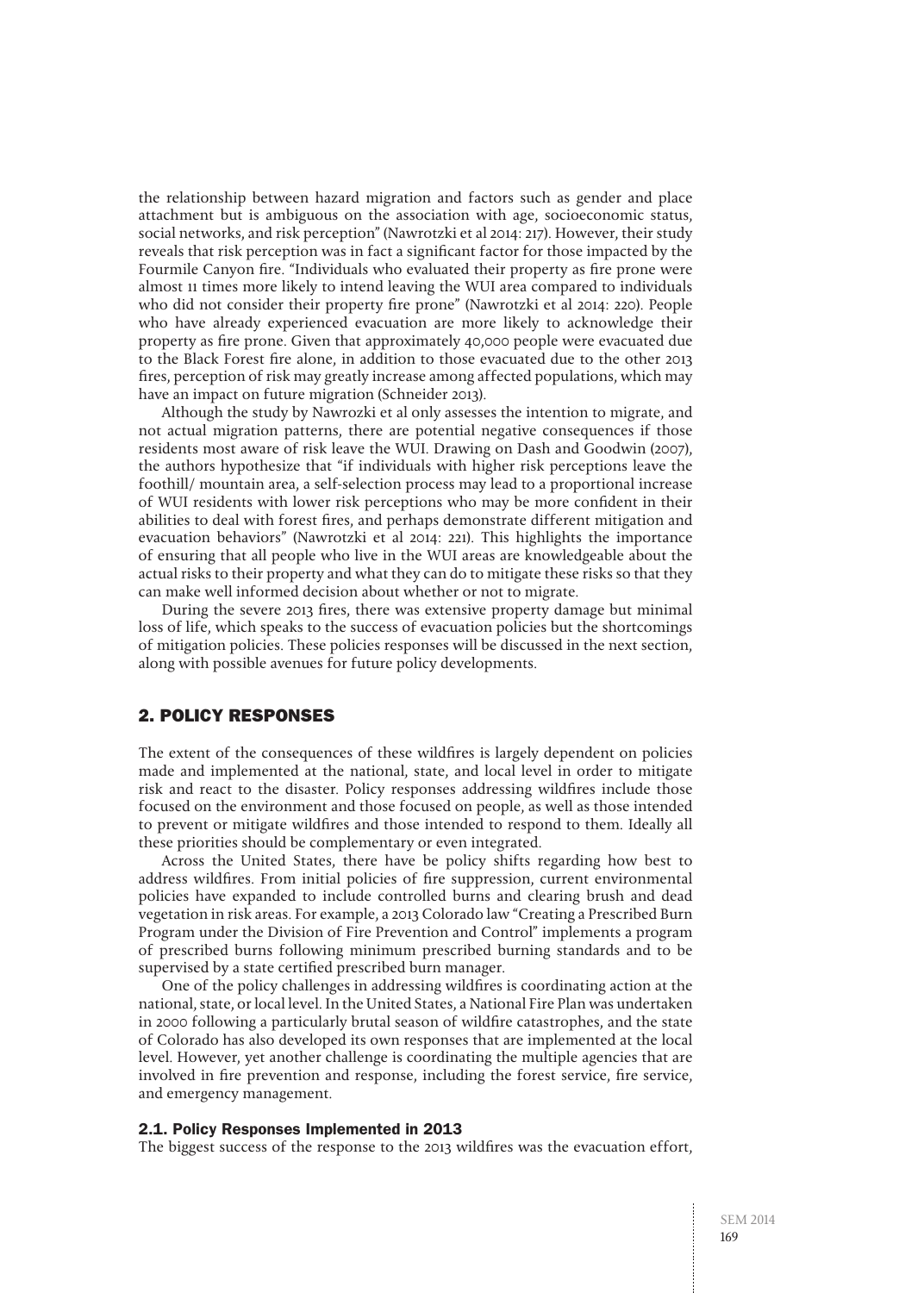which prevented loss of life except for the two people killed by the Black Forest fire. Evacuation procedures that have been put in place include pre-evacuation warnings, optional evacuation announcements, and mandatory evacuation orders. In Colorado, the State Emergency Operations Plan has an annex outlining evacuation procedures, which are led by the Division of Homeland Security and Emergency Management with support from 11 supporting agencies.<sup>1</sup> The policy explains that

Evacuation, as an emergency management function, consists of four distinct and mutually supporting phases applicable to all evacuation operations and to all levels of government.

- a. Collection and analysis of data necessary to fully understand the potential impact and threat.
- b. Preparedness activities to ensure government officials and the public understand what actions to take and how and when to accomplish those actions.
- c. Implementation of evacuation operations with the goal of saving life by efficiently moving people, animals, and equipment out of harm's way.
- d. Sheltering and providing mass care for evacuees in facilities, which meet the basic needs of the general and special needs populations. (Colorado State Emergency Operations Plan 2013: 2-3)

Initially, these phases are to take place at the local level and escalate as necessary, depending on the scale of the disaster. Therefore, individual towns and communities have more specific policies concerning how they will make and execute evacuation decisions.

A major factor in ensuring a successful evacuation is to make sure all people in the evacuation area are well informed of both the pre-evacuation status and the optional or mandatory evacuation orders. In 2013, such communication was carried out by phone calls, radio and television announcements, and online announcements on official sites and social media, ensuring that the maximum number of people was informed as quickly as possible.

Risk mitigation behaviors, taken before occurrence of wildfires, are also a key factor in lessening impact in residential areas. According to a study conducted by Brenkert-Smith et al about the risk mitigation behaviors of residents in WUI areas: "wildfire information received from local volunteer fire departments and county wildfire specialists, as well as talking with neighbors about wildfire, were positively associated with higher levels of mitigation" (Brenkert-Smith 2010: 1139). Therefore local efforts, such as minimizing flammable materials on family property, are essential to promote community level behavioral change to adopt mitigation measures.

Being knowledgeable of the level of risk is one factor that encourages people to take mitigation measures, which was done to a limited extent before the 2013 fires. One innovative tool for enabling the public to assess risk before the outbreak of wildfires is the Colorado Wildfire Risk Assessment Portal (CO-WRAP), created in 2013 by the Colorado State Forest Service based on the results of the 2012 Colorado Wildfire Risk Assessment Project. CO-WRAP is an online platform to identify and quantify wildfire risks.2 Individuals can search for information about their location in order to determine the level of risk in their area as well as what mitigation measures to take.

Another mechanism, established at the national level in 2003 and implemented locally in Colorado, are Community Wildfire Protection Plans (CWPPs). Such plans are part of the national Healthy Forests Restoration Act of 2003. This law prioritizes

<sup>1.</sup> American Red Cross, Civil Air Patrol, Colorado Veterinary Medical Foundation, Colorado Volunteer Organizations Active in Disasters (COVOAD), Department of Agriculture, Department of Human Services, Departmentof Military and Veterans Affairs, Department of Public Health and Environment, Department of Public Safety, Department of Transportation, Salvation Army.

<sup>2.</sup> Accessible at: http://www.coloradowildfirerisk.com/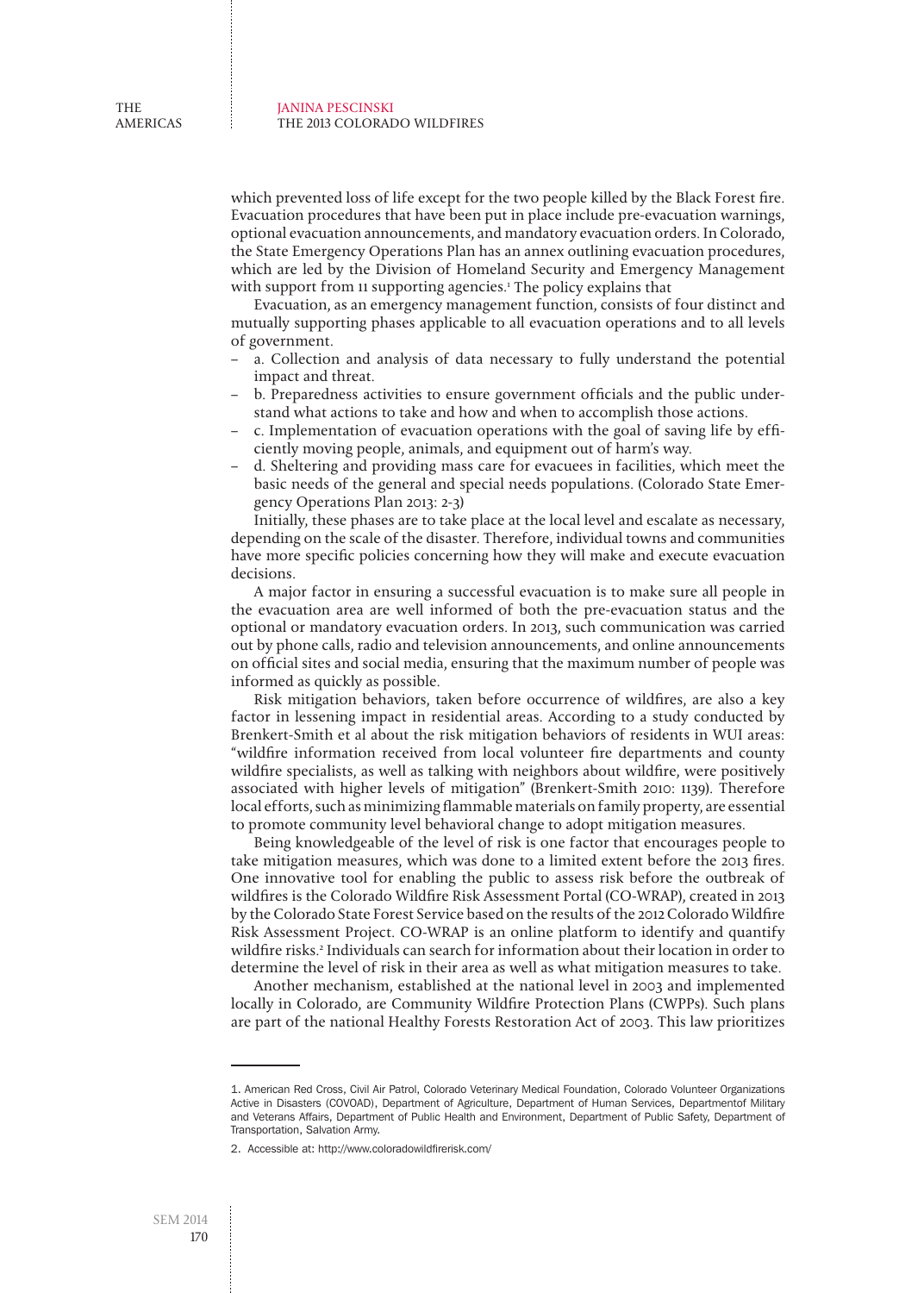concerns for public safety, community sustainability, and natural resources by aiming to address challenges such as local fireFigure hting capacity and how to prioritize land management. It emphasizes the community level aspects of wildfire preparedness by according financial benefits to communities with wildfire protection plans in place. As defined by this law,

The term "community wildfire protection plan" means a plan for an at-risk community that—

(A) is developed within the context of the collaborative agreements and the guidance established by the Wildland Fire Leadership Council and agreed to by the applicable local government, local fire department, and State agency responsible for forest management, in consultation with interested parties and the Federal land management agencies managing land in the vicinity of the at-risk community;

(B) identifies and prioritizes areas for hazardous fuel reduction treatments and recommends the types and methods of treatment on Federal and non-Federal land that will protect 1 or more at-risk communities and essential infrastructure; and

(C) recommends measures to reduce structural ignitability throughout the at-risk community.

In Colorado, the CWPP is not simply the creation of a plan, but an ongoing process including representatives of local government, the local fire service, representatives of the Colorado State Forest Service, and other relevant local stakeholders. Implementing this process at the local level aims at adapting national and state policies so they can take into account the specific environmental and social context of at-risk communities. Additionally, there are selective tax credits possible for homeowners in WUI areas who engage in wildfire mitigation methods (Extend Wildfire Mitigation Financial Incentive 2013).

Although these policies in place in 2013 were not sufficient to compensate for the severity of the wildfires, they did successfully evacuate the populations at risk. However, had mitigation policies been more effective before the 2013 wildfire season, displacement due to loss of homes could have been minimized. As a result of climate change, there is a heightened risk of severe fires like those in 2013 recurring, which is why it is necessary to adopt policies that will minimize the future impact of wildfires on residential areas so as to reduce displacement and the necessity of temporary evacuations.

#### 2.2. Future Policy Options

It is unlikely that measures will be taken immediately that will mitigate the effects of climate change exacerbating wildfires, policy solutions to address wildfires must respond to the buildup of fuel and development in high-risk zones. Such policies will decrease the destruction of residential areas, subsequently reducing displacement, as well as lessen the necessity for temporary evacuations.

In addition to national-level policies, in Colorado specific policies are made at the state level addressing wildfire mitigation, including evacuation and recovery. Colorado Governor John Hickenlooper established the Wildfire Insurance and Forest Health Task Force to address statewide wildfire policy on 30 January 2013. The goal of this task force was to "identify and reach agreement on ways to encourage activities, practices, and policies that would reduce the risk of loss in wildland-urban interface areas, and provide greater customer choice and knowledge of insurance options" (Wildfire Insurance and Forest Health Task Force 2013). After the devastating consequences of the 2013 fires, it became evident that the work of the Task Force was all the more urgent. The Task Force released its final report in September 2013, but as of early 2014 none of the recommendations had yet been adopted by the Colorado state legislature.

The findings of the Task Force center around three main axes to mitigate wildfire disasters: legal requirements, increased awareness, and incentives. Within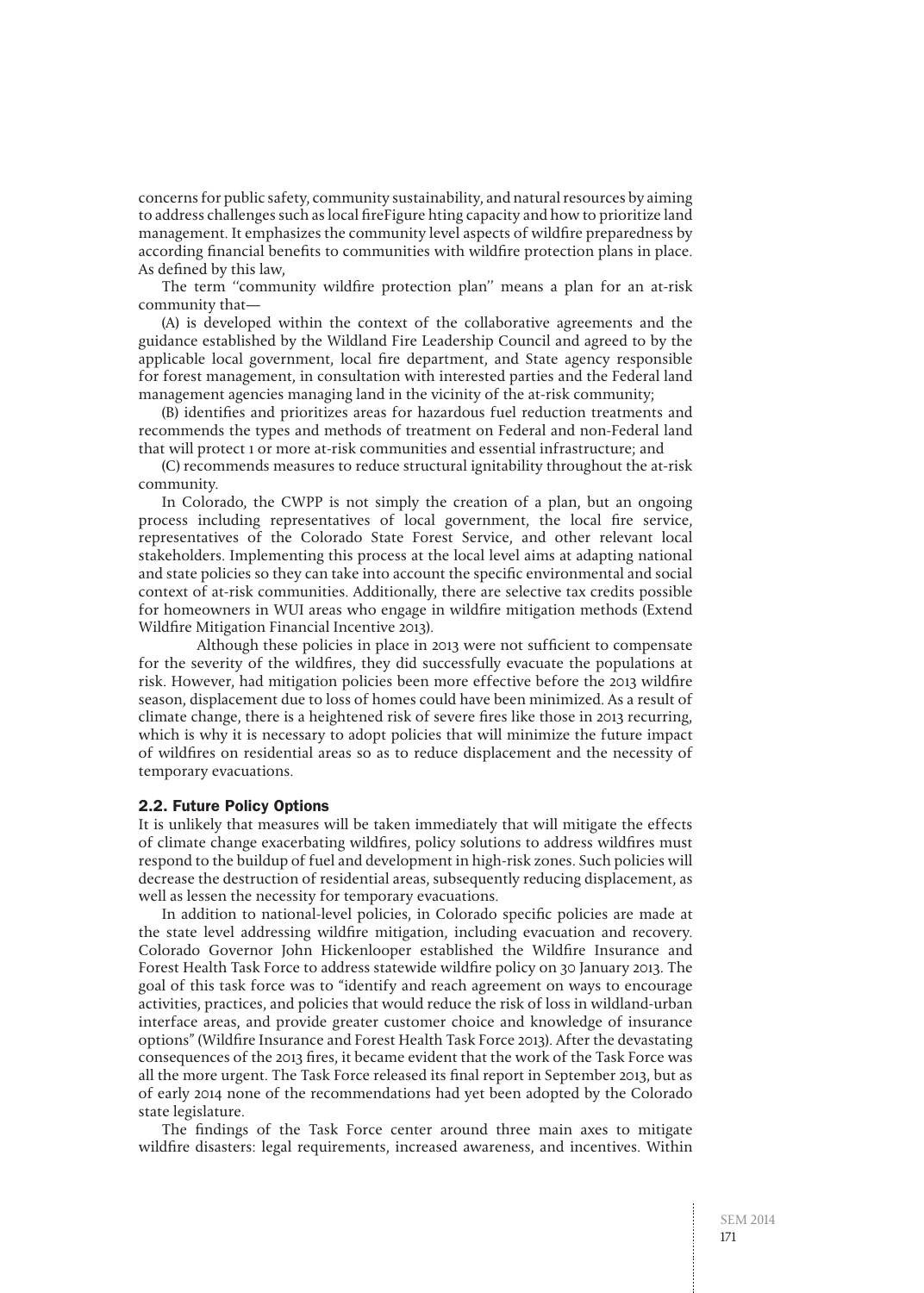each axis, specific policy and practical recommendations were made to address the practical realities of living with wildfire risk. Each year, wildfire risk grows as human development encroaches in the WUI. According a Colorado State University study cited in the Task Force Report, " the state's growth of development in the WUI will increase from 715,500 acres in 2000 to 2,161,400 acres by 2030, a 300 percent increase" (Task Force 2013). If the problems related to wildfire vulnerability are not addressed now, this encroachment into the WUI will only exacerbate the damage done by wildfires.

One measure proposed by the Task Force is to build on the existing CO-WRAP (Colorado Wildfire Risk Assessment Portal) to enhance disclosure of risk to all relevant stakeholders. It suggests building on the current system with significant data collection in order to make the tool capable of measuring changes in mitigation outcomes on a specific property. To do so, risks will be quantified in order to give each property in the WUI a score representing its vulnerability. Scores will then be disseminated to stakeholders, including prospective homeowners, realtors, home builders, lenders, insurance providers, and local government to ensure they are well informed and able to take the appropriate mitigation measures (Task Force 2013: 2). Properties that score above a certain risk threshold will be audited. "These Audits will serve several goals: (1) they will provide disclosure to relevant stakeholders; (2) they will provide information to homeowners about what steps to take to reduce the CO-WRAP score; and (3) they will provide incentives for homeowners to act to reduce wildfire risks to their properties" (Task Force 2013: 2).

Brenkert-Smith et al (2012) identify changing the behavior of homeowners in fire-prone areas as the most effective way to mitigate wildfire consequences. Indeed, because much of the ignitability of homes and surrounding vegetation can be controlled by homeowners, mitigating this risk factor is one of the simplest and more effective immediate measures that can be taken to immediately reduce wildfire risk. However, to implement such a strategy effectively it is essential to coordinate best management practices so that homeowners do not receive conflicting recommendations, for example those given by the State Forest Service versus those given by local fire departments.

As a legal measure, the Task Force has recommended a special tax on properties located in the WUI, the revenues of which would go to fund wildfire mitigation activities. "This is consistent with the principle that homeowners in the WUI should take on the risks and associated costs of living in wildfire-prone areas." (Task Force 2013: 3). An additional legal measure proposed by the Task Force is to modifying building codes within the WUI to ensure that buildings are designed and constructed with materials that limit flammability, however it recognizes that such a measure would not solve problems related to existing structures in the WUI.

Importantly, current policies maintain that residents themselves in the WUI area are expected to assume responsibility for risk mitigation; therefore support for relocation is limited or nonexistent. Insurance rates are cognizant of the fact that these homes are in high-risk areas. However, if homeowners themselves are to take on the burden of wildfire mitigation, there must still be support from the local government to enable such an approach to be community-based, because even one household does not comply it will increase risks for the entire neighborhood.

Additionally, although current evacuation policies are effective, as development in WUI areas continues evacuation infrastructure and policy must adapt. Some of this is as basic as adapting the necessary infrastructure, but this is often ignored, as Cova et al assert. "In most cases housing units are added to fire-prone canyons and hillsides without improving the road infrastructure. This means that although new roads may be added to a community to support the development of additional homes, an improvement in the number, direction, and capacity of the primary exits is much less common" (Cova 2013: 274). Without the necessary primary exits, traffic